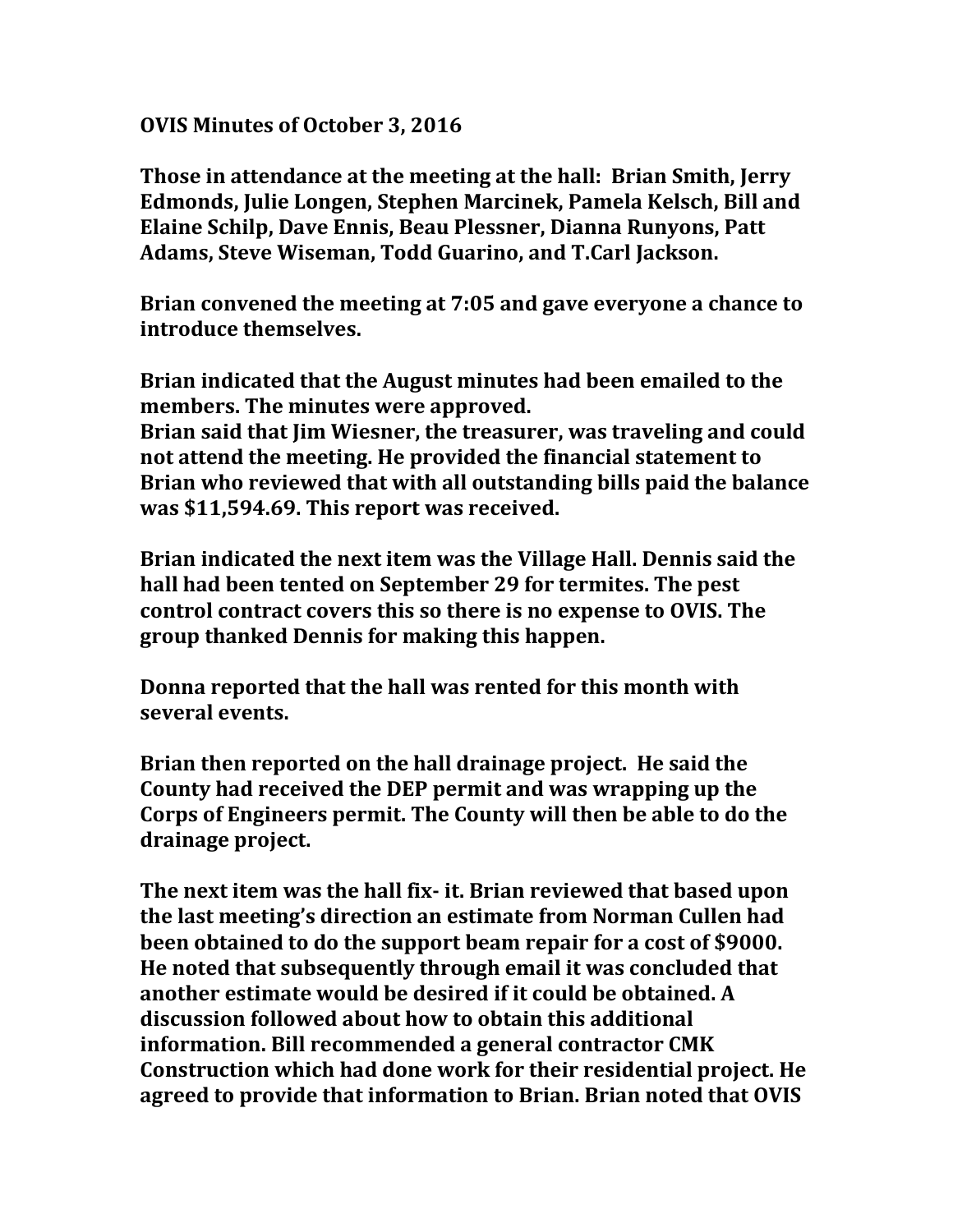**did have the funds for the expenditure of \$9000 and it would not cut into the operating money needed for the year. However he also said it was prudent once the project is defined to then have a fundraising initiative with an objective of something like \$7500 to replace the money taken out of the OVIS budget for this project. This would maintain a good balance for future unexpected expenditures. The discussion was concluded with the intent that the decision would be made at the next OVIS meeting concerning a general contractor since it was agreed this process should not be protracted in light of the temporary stairway on the side door.**

**Brian indicated that the historic wall panels project has been initiated with Terry Fortner placing the order for the panels to be installed in the hall. Jim was able to obtain a sales tax exemption certificate for OVIS and that was applied to this project so that the total cost will be \$401 and change. Terry is taking care of the logistics. Steve asked whether two of the panels concerning Ozona Elementary could be ordered for the school and that he would be willing to sponsor that. Brian said he would make contact with Terry to facilitate that.**

**Brian said the OVIS membership drive and sponsorship drive will now begin with outreach activities. The membership year begins January 1.**

**Brian then reviewed upcoming events. He said as a follow-up from the last meeting concerning the December 11 holiday golf cart parade he has obtained the County permit, the event insurance, and the Sheriff's contract. He said he was using the same route from last year. He said he was given the contact of Ricky Butler with the Sheriff's Office to obtain an official ceremonial vehicle. He said he made that contact and was able to confirm that a historic 1961 Fury of the Sheriff's Office would lead the parade. A discussion followed about logistics in such protocols as the signing in or the login procedure for the participating golf carts. Susan, Pam, and Julie agreed to form a committee to work out this important step including a sign- in sheet and the organization of its use at the event. Brian noted it will be useful to give people a parade route map and a handout indicating some safe practices for**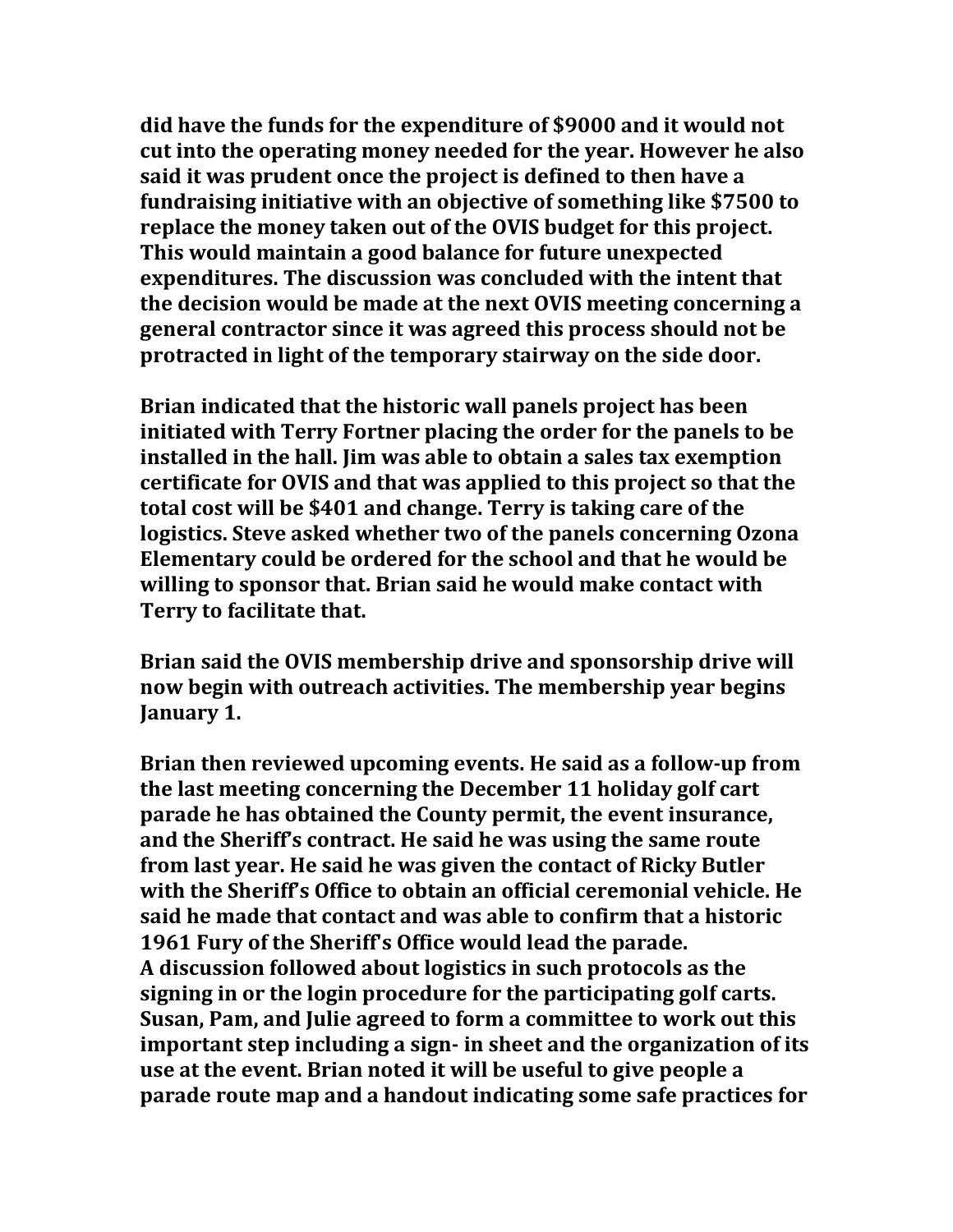**the carts in the parade. It was recognized that several people will be needed to perform this function. Jerry Edmonds said he planned to have several people from his church helping out with this and other things at the event.**

**Brian took up the next item which is the holiday potluck which is set for December 6 Tuesday. He said that Connie is well-organized on this and plans to contact the local restaurants as we have done in past for donations of food etc.**

**Concerning the Halloween at the hall on October 31, the group authorized Susan spend up to \$60 for the trick-or-treats.**

**Brian reported that the Sheriff's Neighborhood Watch program is set for October 25. He said Dolly Swallow has done the contact work on this. He said the normal OVIS meeting on October 24 was moved to Tuesday (October 25) to fit the participating deputy's schedule. There will therefore be a brief business meeting of OVIS at 7 o'clock followed by the workshop at 7:30 - approximately.**

**Concerning the community cleanup on November 5, Steve Marcinek has suggested that Ozona Elementary School be invited to participate. He made contact with the principal who was very receptive. Dave Ennis agreed to work with Steve on this and to help with a graphic notice.**

**Brian said he was contacted by Terry Fortner concerning the Bluegrass Festival that is put on by the Palm Harbor Museum. The group agreed to a sponsorship of \$100 for this very special community event. The event is scheduled for November 12 at John Chesnut Park.**

**Brian said the next item concerns the Board of Adjustment and the Ozona Spring. He provided the background of community interest over the years in the spring and its relationship to the Ozona Preserve. He noted there was a residential project on Orange Street where the front two lots are being developed. He said the spring was in the vacant land behind these parcels and that the developer could not develop the back area containing the spring**